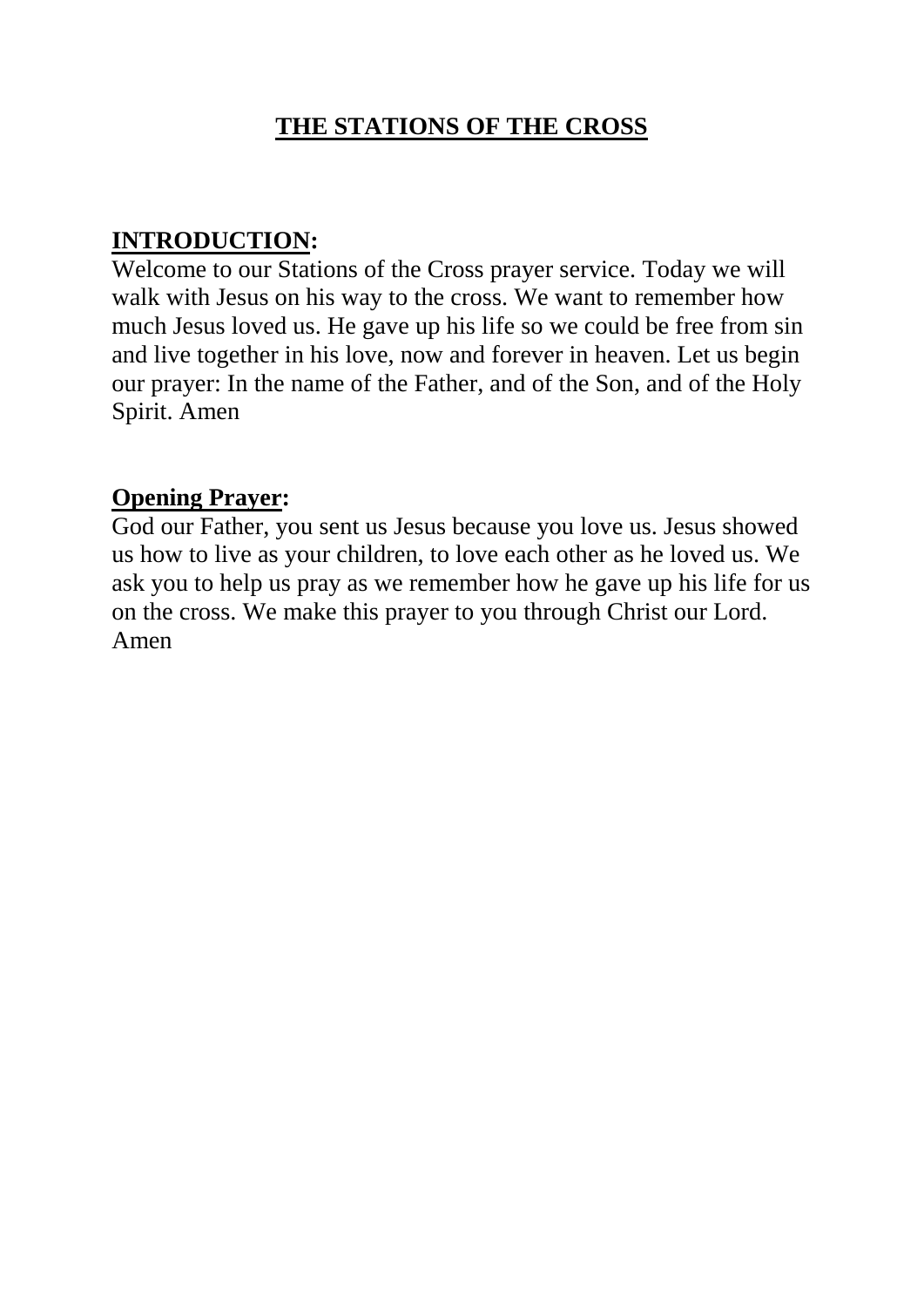#### **The Stations of the Cross**

#### **Opening Prayer:**

God our Father, you sent us Jesus because you love us. Jesus showed us how to live as your children, to love each other as he loved us. We ask you to help us pray as we remember how he gave up his life for us on the cross. We make this prayer to you through Christ our Lord. Amen

#### **For each statement the format will be as follows:**

#### **Name of the Station**

We adore you, O Christ, and we praise you. **Response: Because by your holy cross, you have redeemed the world.**

#### **Readings**

**Response I love you, Jesus. I am sorry for having offended you. Grant that I may love you always; and then do with me what you will.**

#### **After the Stations of the Cross the following prayer will be said:**

#### **Closing Prayer**

God our Father, we thank you for the gift of Jesus, Your Son. He died on the cross to show how much you love us, and to lead us to eternal life. He is our true friend, our Saviour and our Lord. Fill our hearts with his tenderness, and help us love one another with his kindness. We make this prayer to you in the name of Jesus, our Lord. Amen And may Almighty God bless us: Father Son and Holy Spirit. Amen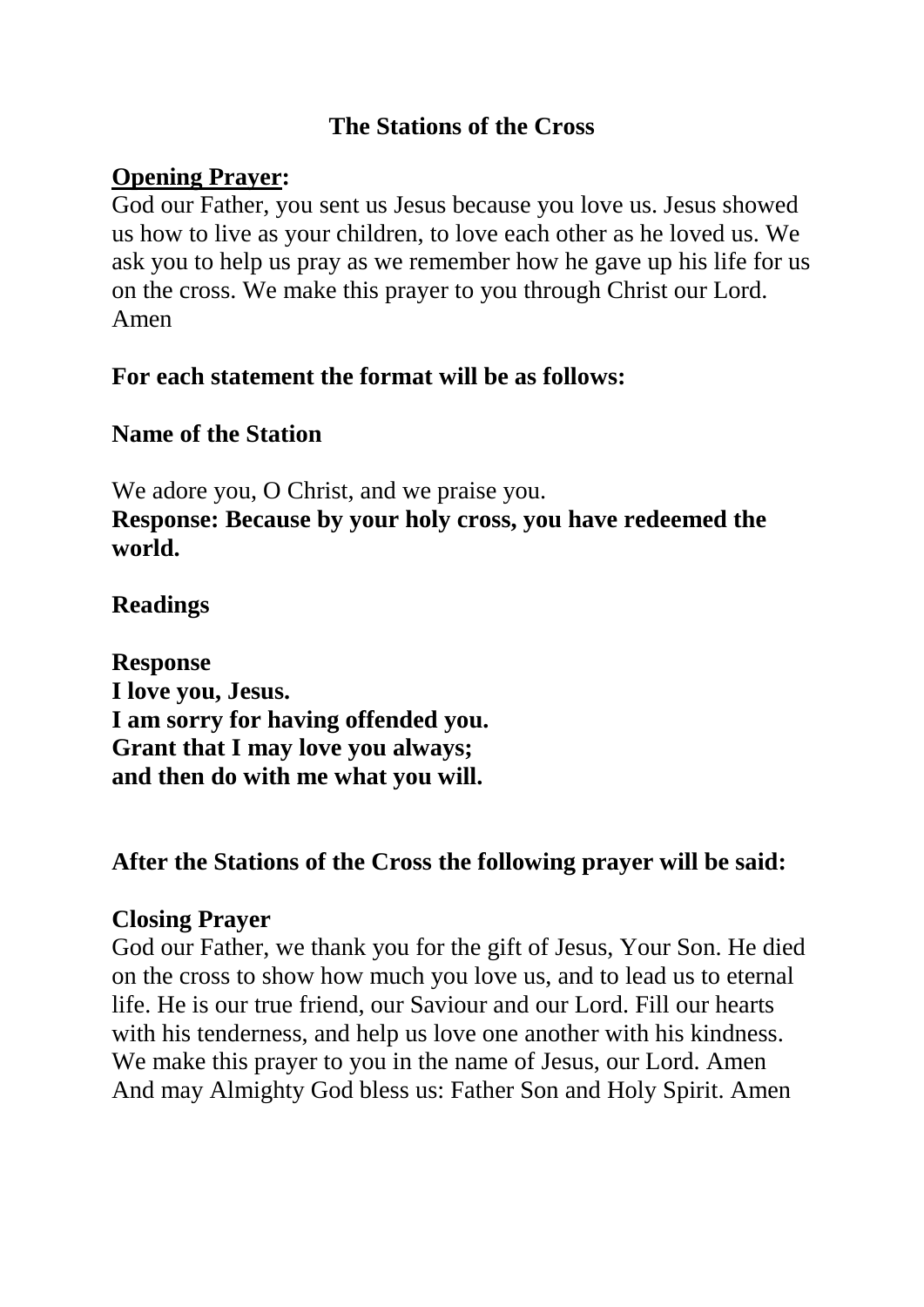# **FIRST STATION - Jesus is condemned to death**

# We adore you, O Christ, and we praise you. **Response: Because by your holy cross, you have redeemed the world.**

Reader Dear Jesus, you were condemned to death due to false witnesses. Help me to be always truthful and never lie.

## **Response**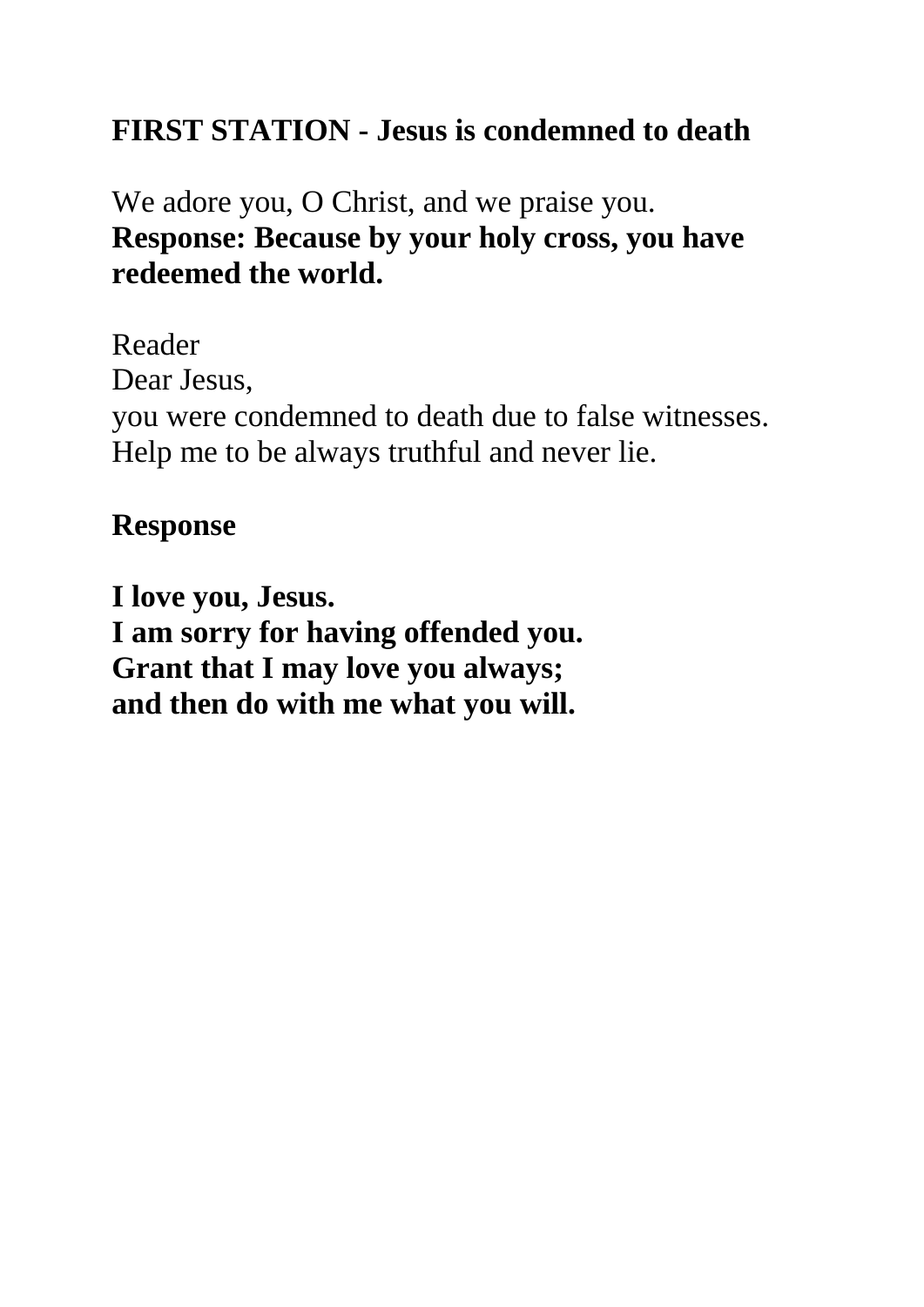## **SECOND STATION - Jesus takes up his cross.**

# We adore you, O Christ, and we praise you. **Response: Because by your holy cross, you have redeemed the world.**

Reader Dear Jesus, Because of your great love for us you carried the cross. We want to be like you. Help us to accept our difficulties And to help one another with joy.

## **Response**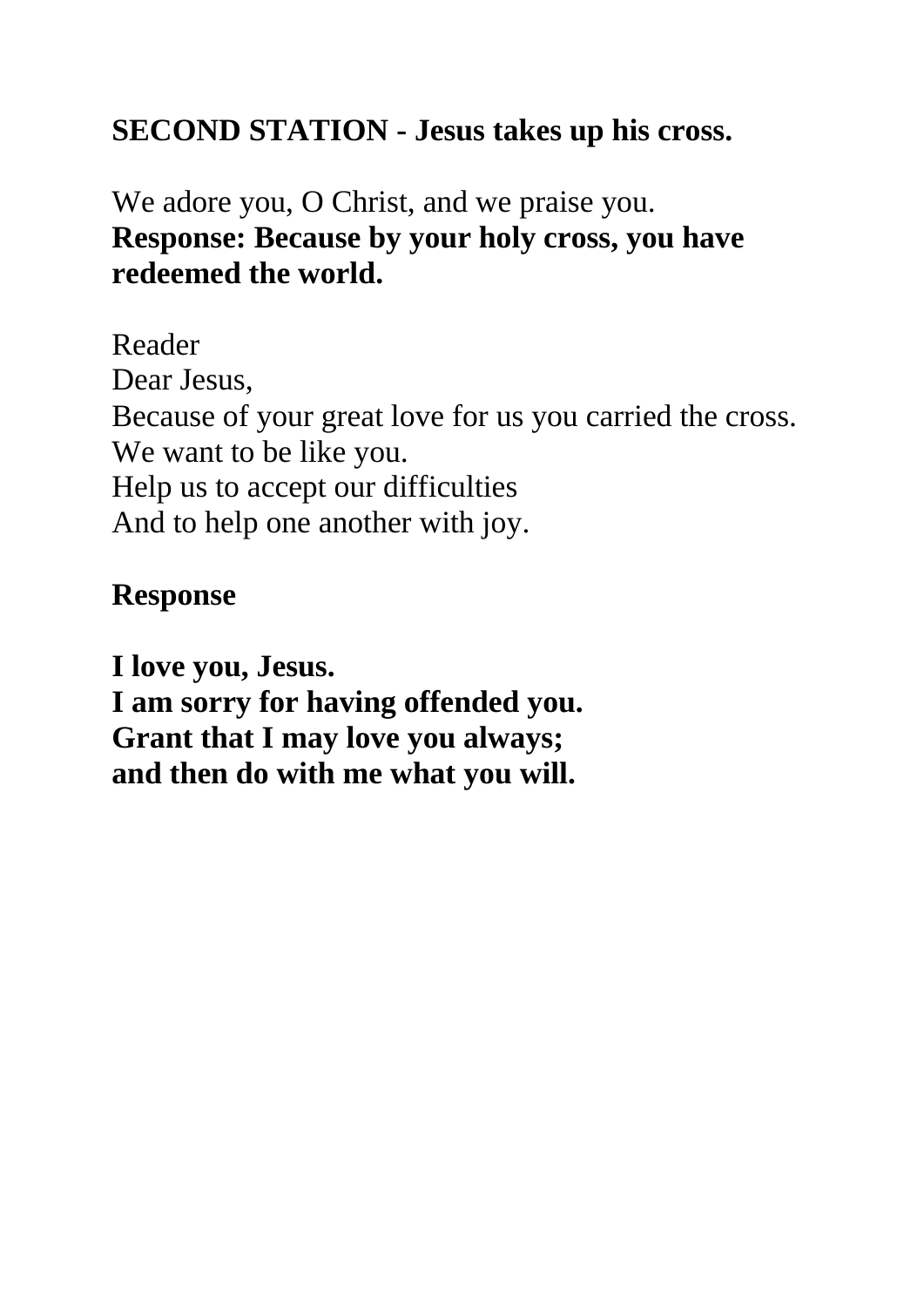# **THIRD STATION - Jesus falls for the first time.**

We adore you, O Christ, and we praise you. **Response: Because by your holy cross, you have redeemed the world.**

Reader

Dear Jesus,

Help us to be always good

And if we fail

Forgive us and help us to try again.

## **Response**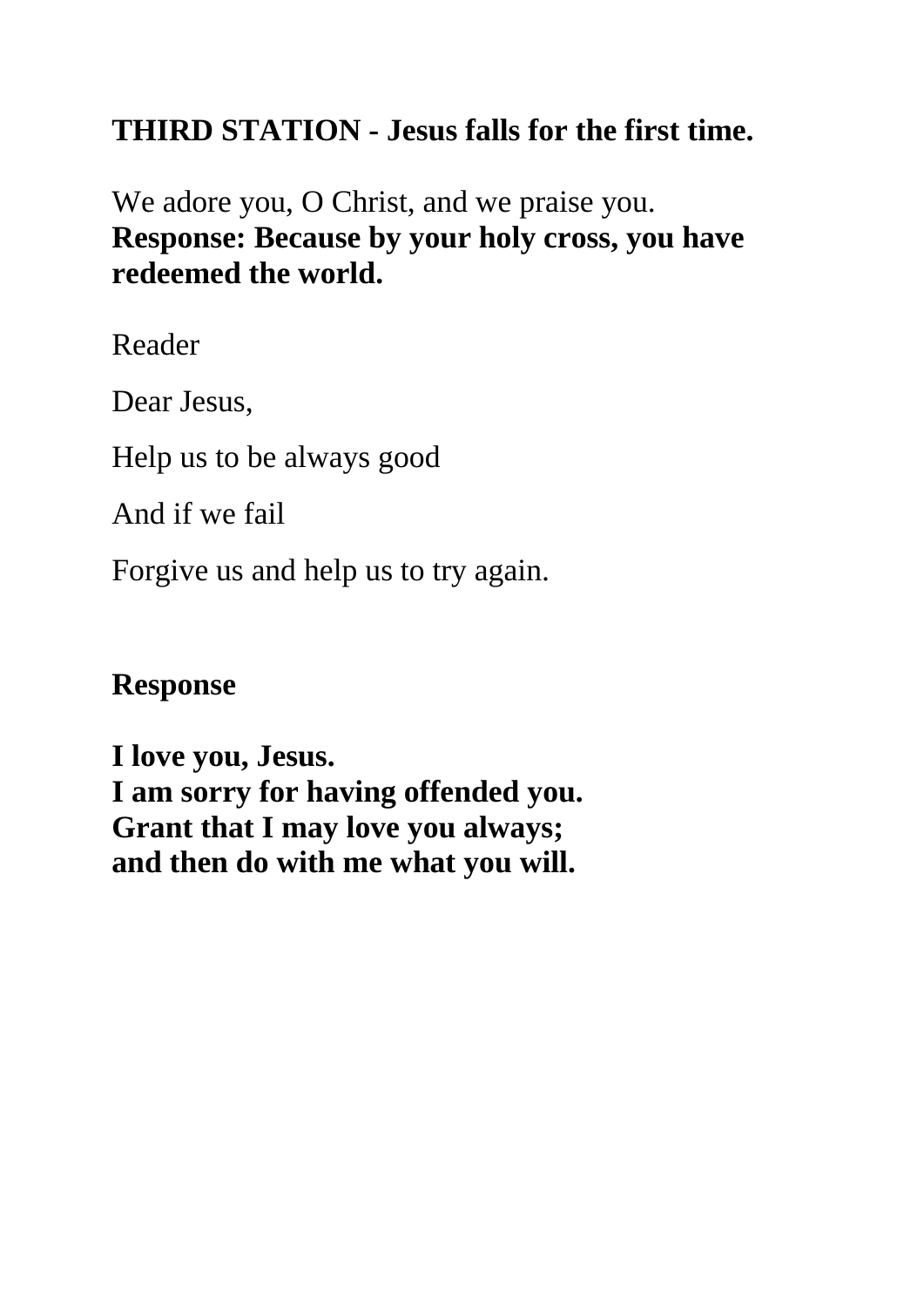# **FOURTH STATION - Jesus meets his mother.**

# We adore you, O Christ, and we praise you. **Response: Because by your holy cross, you have redeemed the world.**

Reader Dear Jesus, We want to always console you. Help us to console and pray for those who suffer.

## **Response**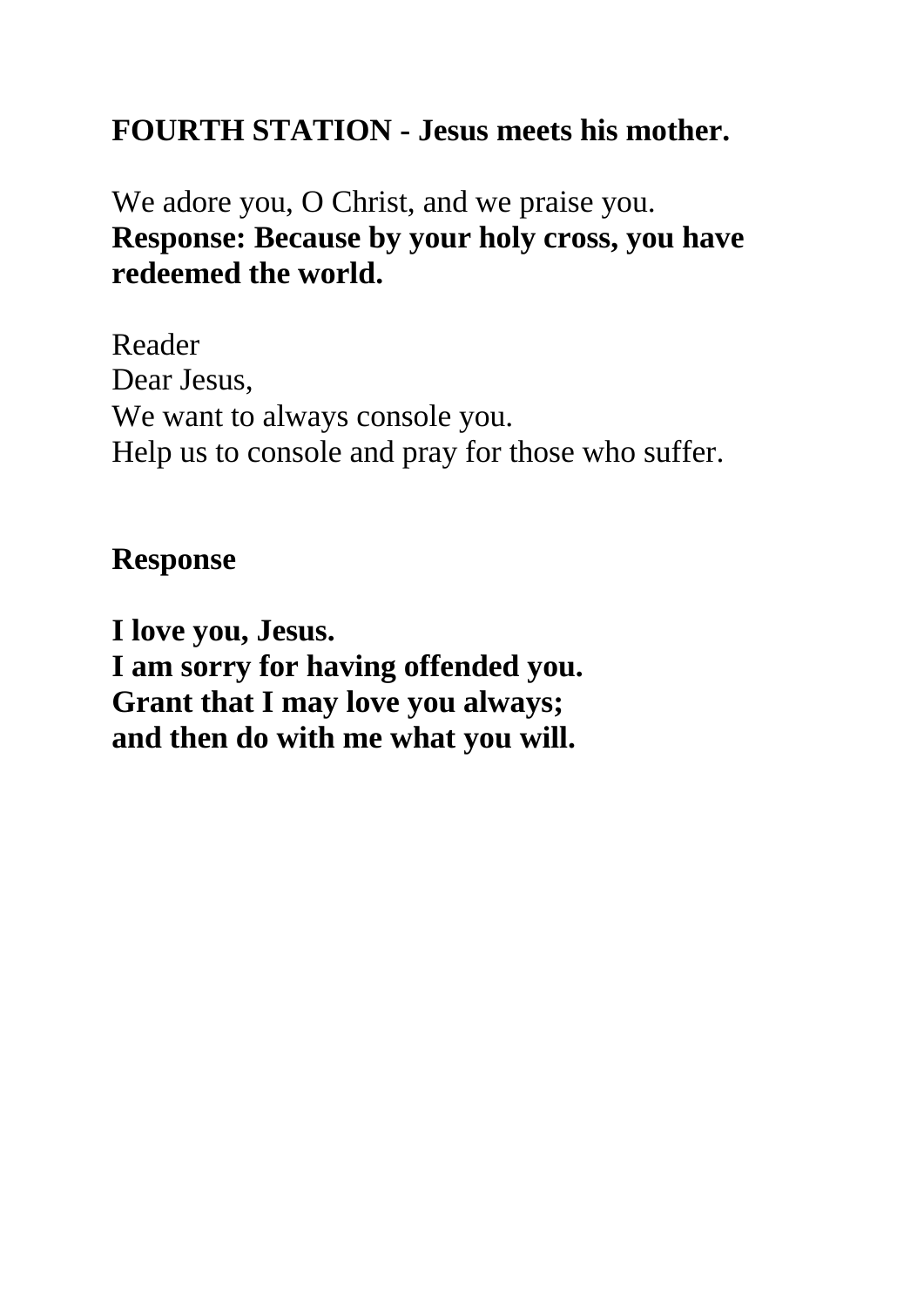# **FIFTH STATION - Simon of Cyrene helps Jesus to carry his cross.**

We adore you, O Christ, and we praise you. **Response: Because by your holy cross, you have redeemed the world.**

Reader Dear Jesus, We promise to help everyone as Simon did Especially our family and friends. Give us the grace to always help those in need.

## **Response**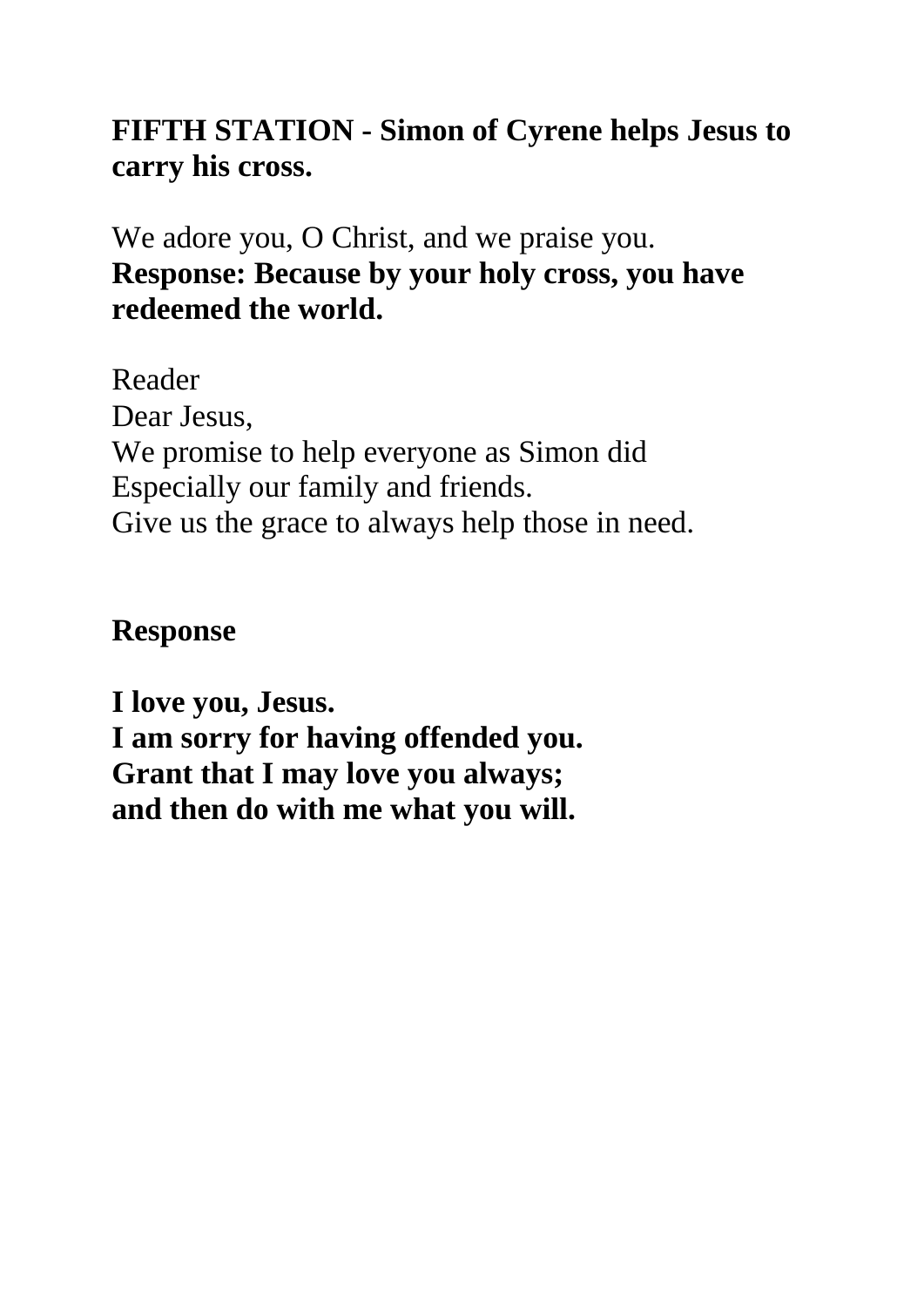# **SIXTH STATION - Veronica wipes the face of Jesus.**

We adore you, O Christ, and we praise you. **Response: Because by your holy cross, you have redeemed the world.**

Reader Dear Jesus, Help us to have the courage to show kindness and compassion to others.

## **Response**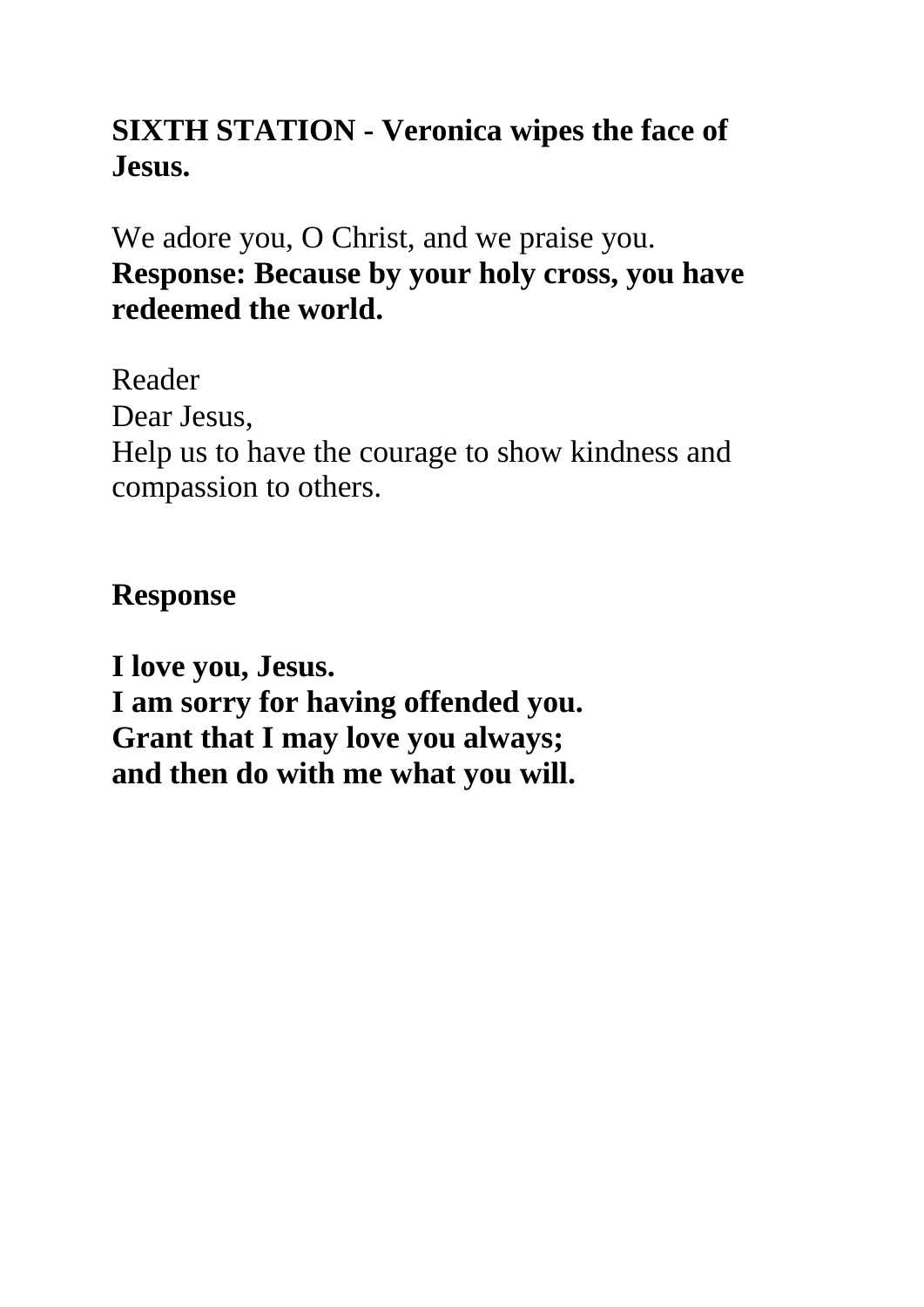## **SEVENTH STATION - Jesus falls for the second time.**

We adore you, O Christ, and we praise you. **Response: Because by your holy cross, you have redeemed the world.**

Reader Dear Jesus, Our sins hurt you. Help us to be sorry every time we misbehave.

## **Response**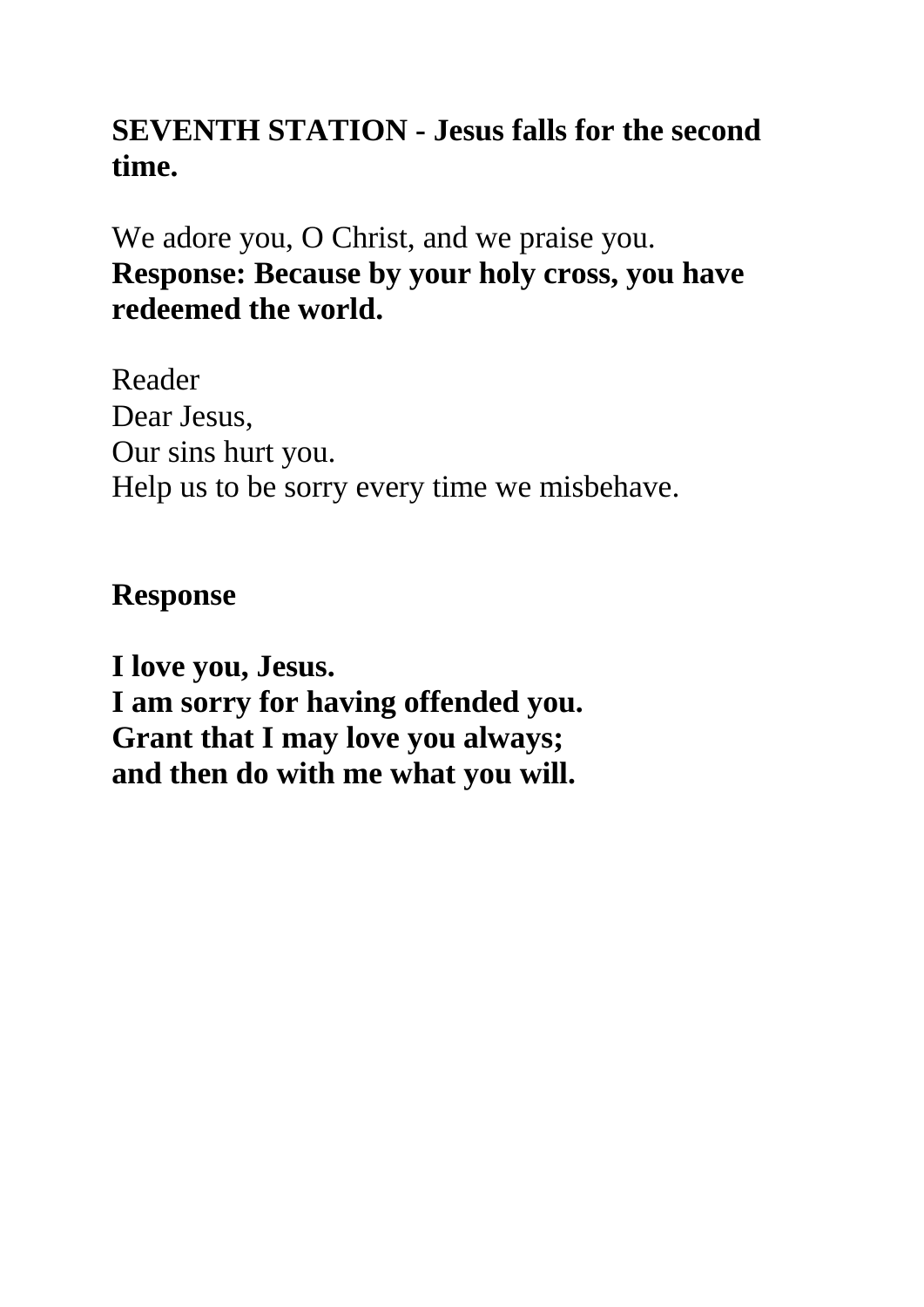# **EIGHT STATION - Jesus consoles the women of Jerusalem.**

We adore you, O Christ, and we praise you. **Response: Because by your holy cross, you have redeemed the world.**

Reader:

Sometimes we cry when things do not turn out the way we want

And we make others feel bad.

Help us not to hurt others with our foolishness.

### **Response**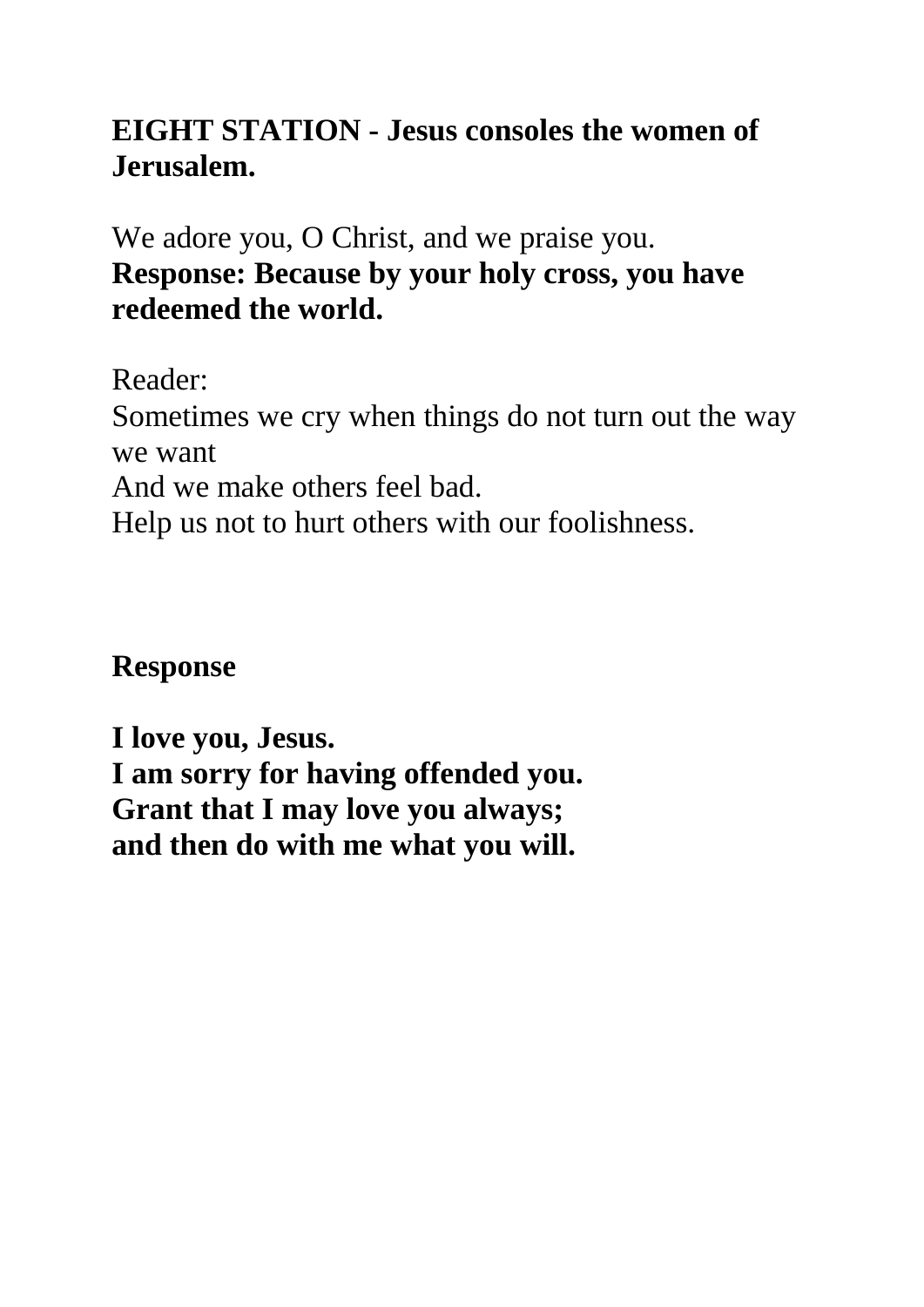## **NINTH STATION - Jesus falls for the third time.**

# We adore you, O Christ, and we praise you. **Response: Because by your holy cross, you have redeemed the world.**

Reader Dear Jesus, You are teaching us that even if we fall many times We can start again With the help of your grace.

### **Response**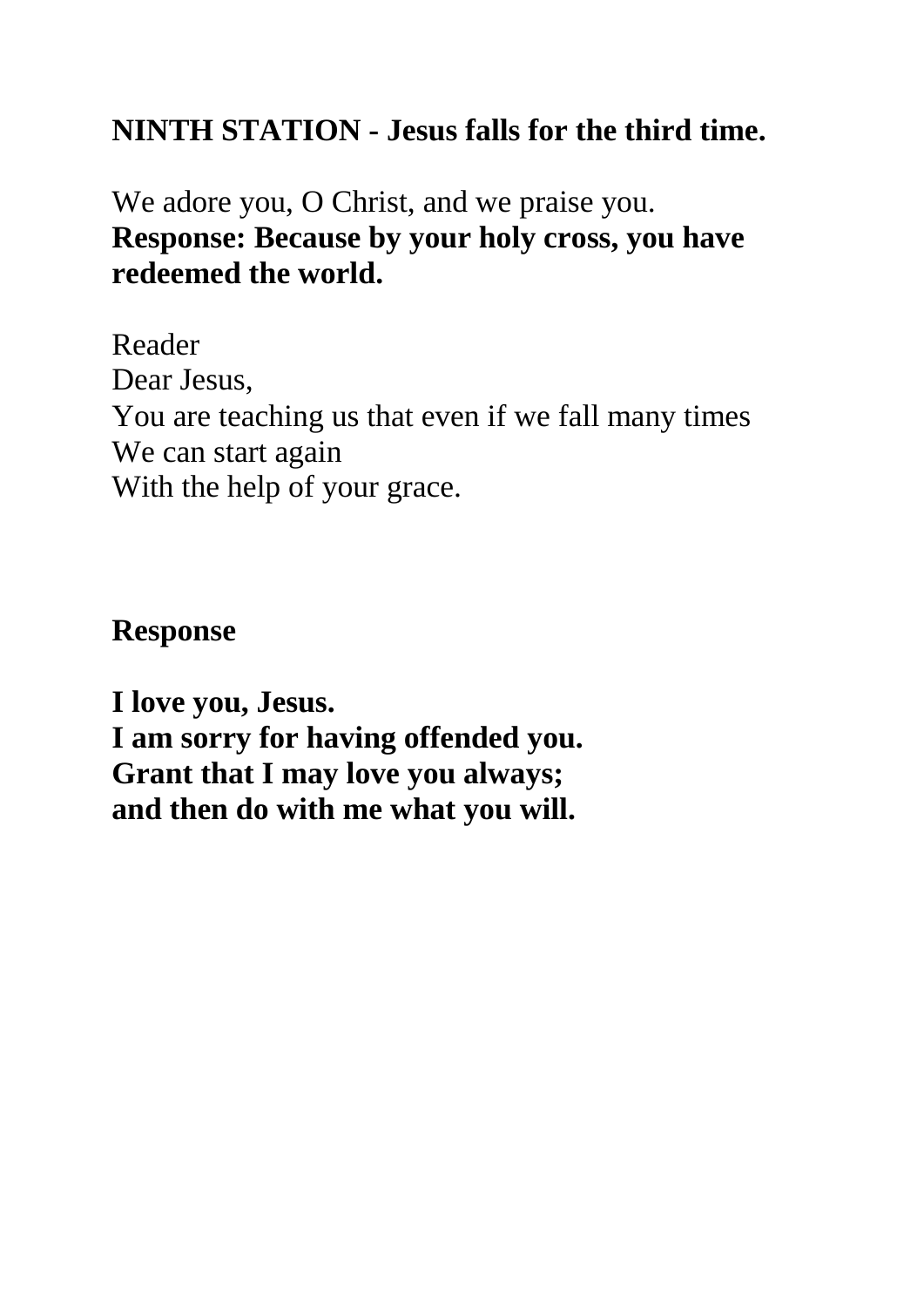# **TENTH STATION - Jesus is stripped of his garments.**

We adore you, O Christ, and we praise you. **Response: Because by your holy cross, you have redeemed the world.**

Reader Dear Jesus, Clothe us with your grace To protect our innocence.

## **Response**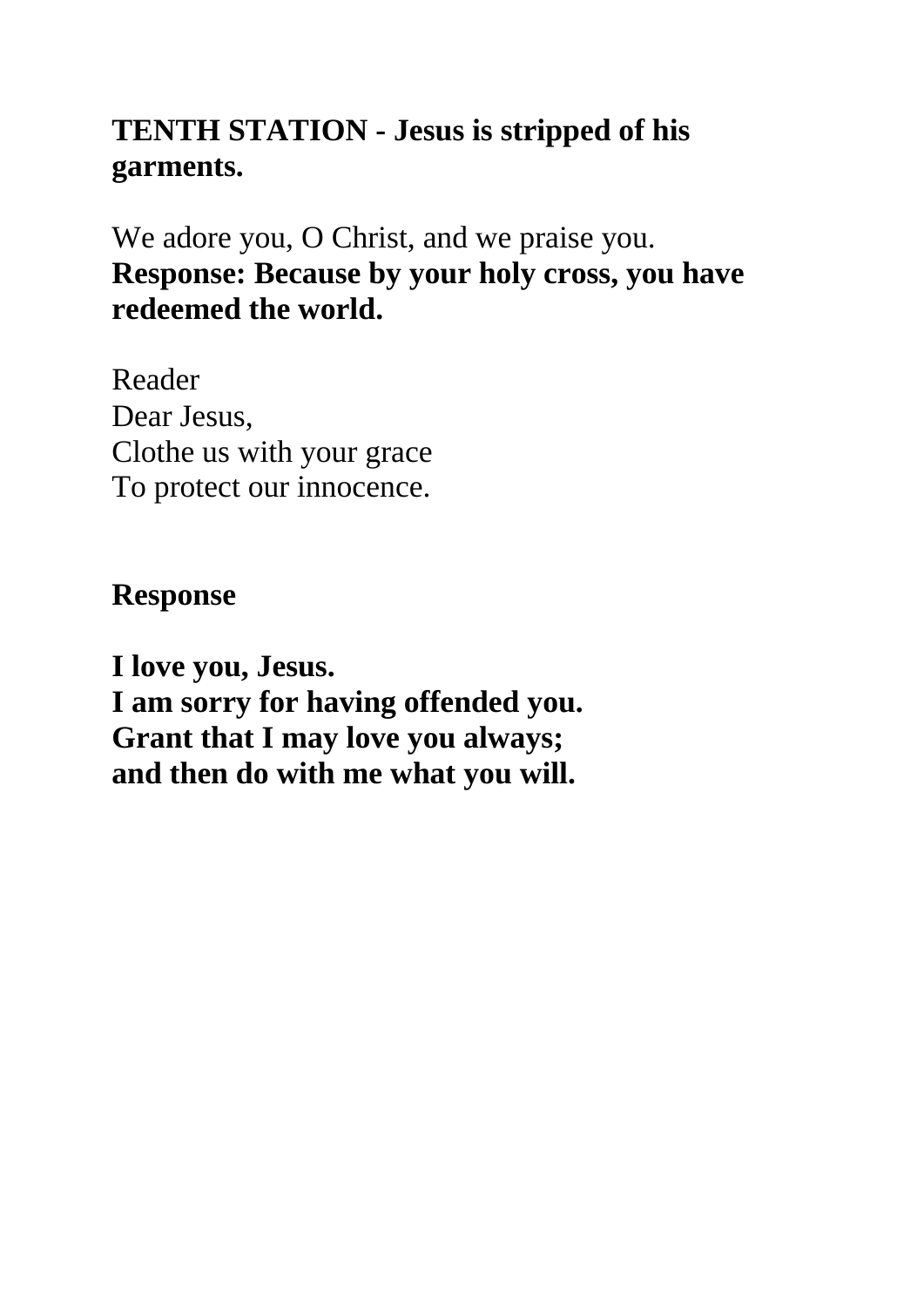## **ELEVENTH STATION - Jesus is nailed to the cross.**

# We adore you, O Christ, and we praise you. **Response: Because by your holy cross, you have redeemed the world.**

Reader Dear Jesus, When you were nailed to the cross You forgave all of our sins. Help us to be obedient and good And ready to forgive those who offend us.

### **Response**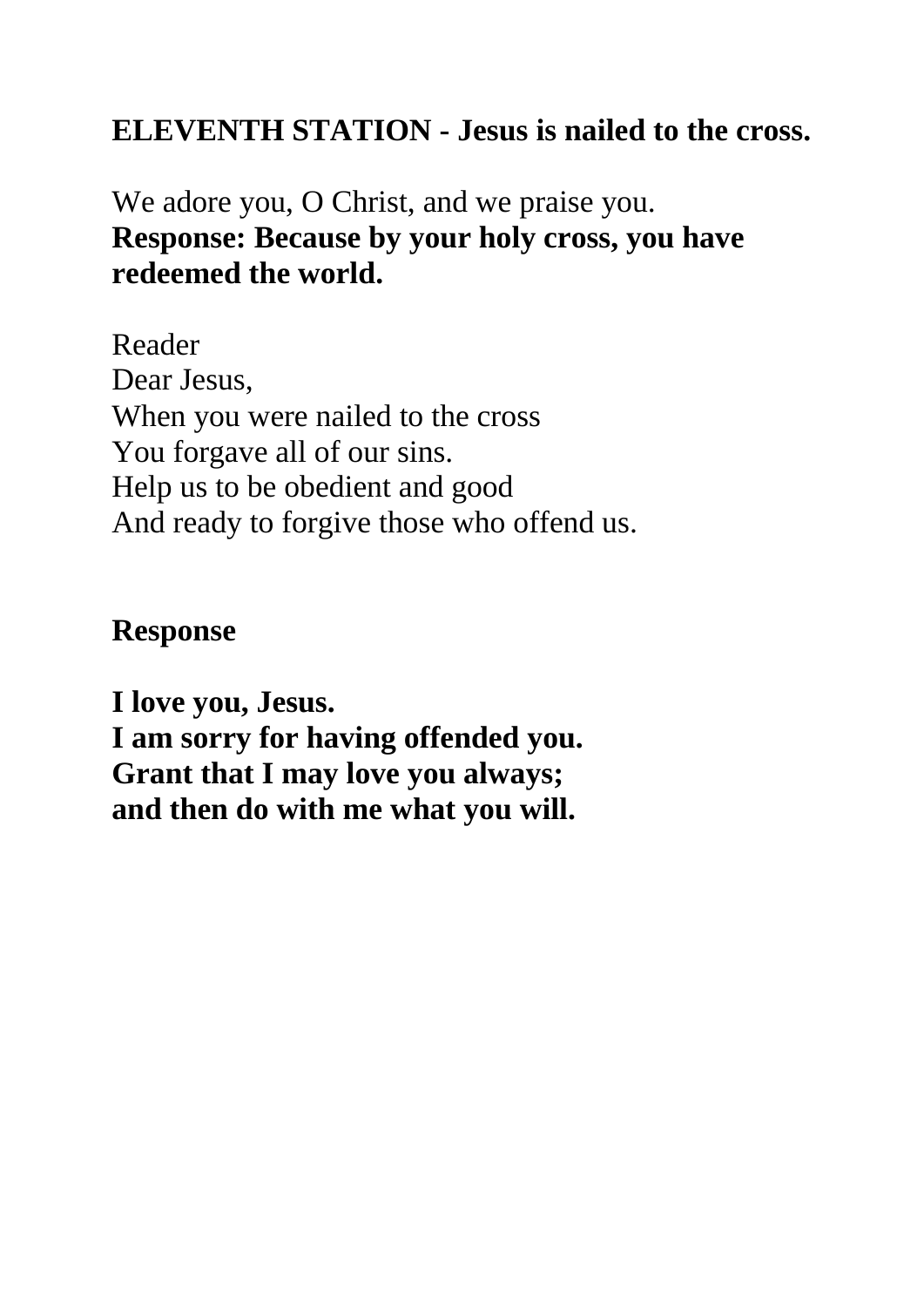## **TWELFTH STATION - Jesus dies on the cross.**

# We adore you, O Christ, and we praise you. **Response: Because by your holy cross, you have redeemed the world.**

Reader Dear Jesus, Thank you for your great love, For giving your life for us. We want to love you more everyday And make our lives a source of joy for you.

### **SILENCE**

### **Response**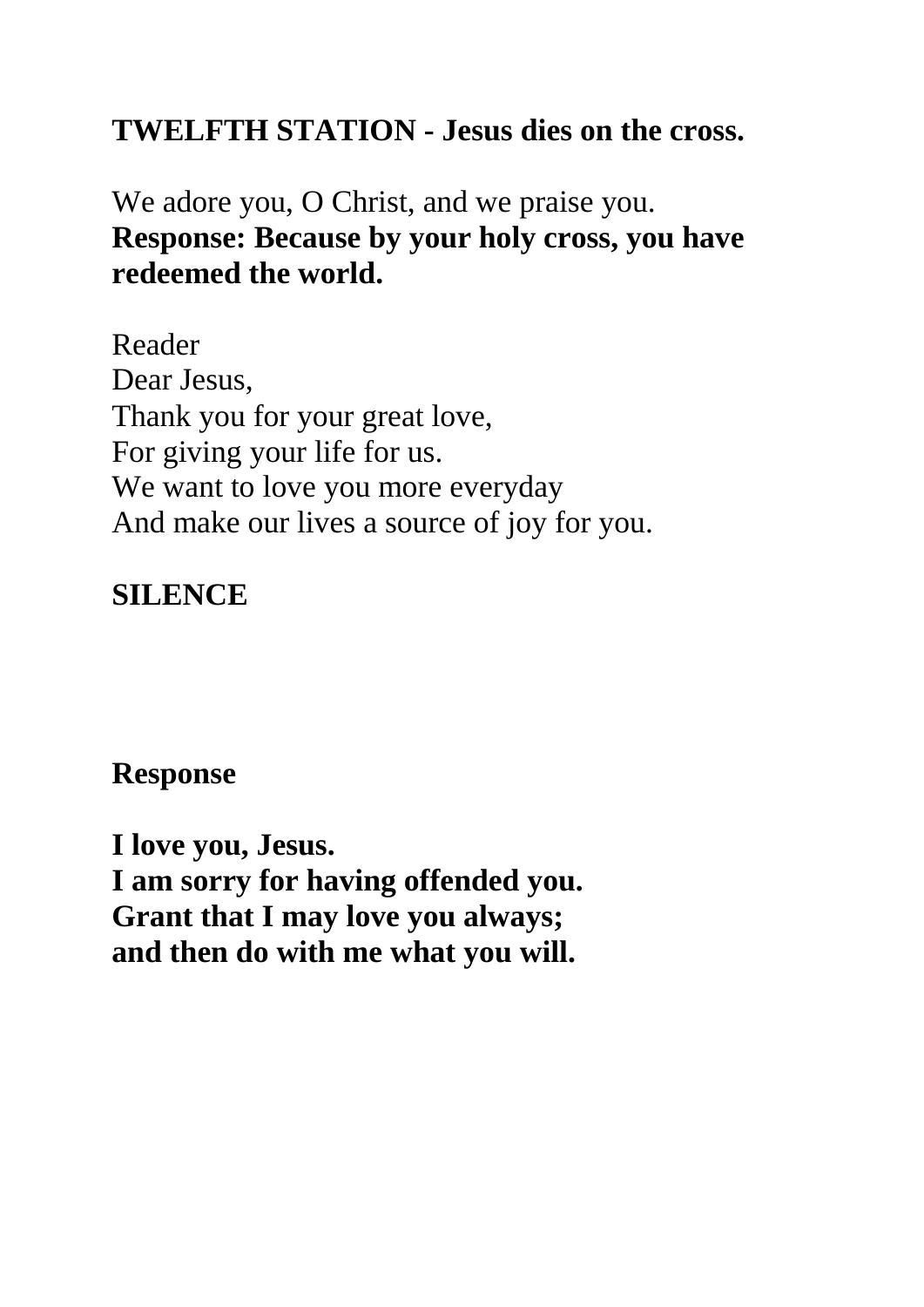# **THIRTEENTH STATION - Jesus is taken down from the cross.**

We adore you, O Christ, and we praise you. **Response: Because by your holy cross, you have redeemed the world.**

Reader Dear Jesus, Your mother Mary cleaned your wounds with such love! Help us to love everyone who wounds us.

### **Response**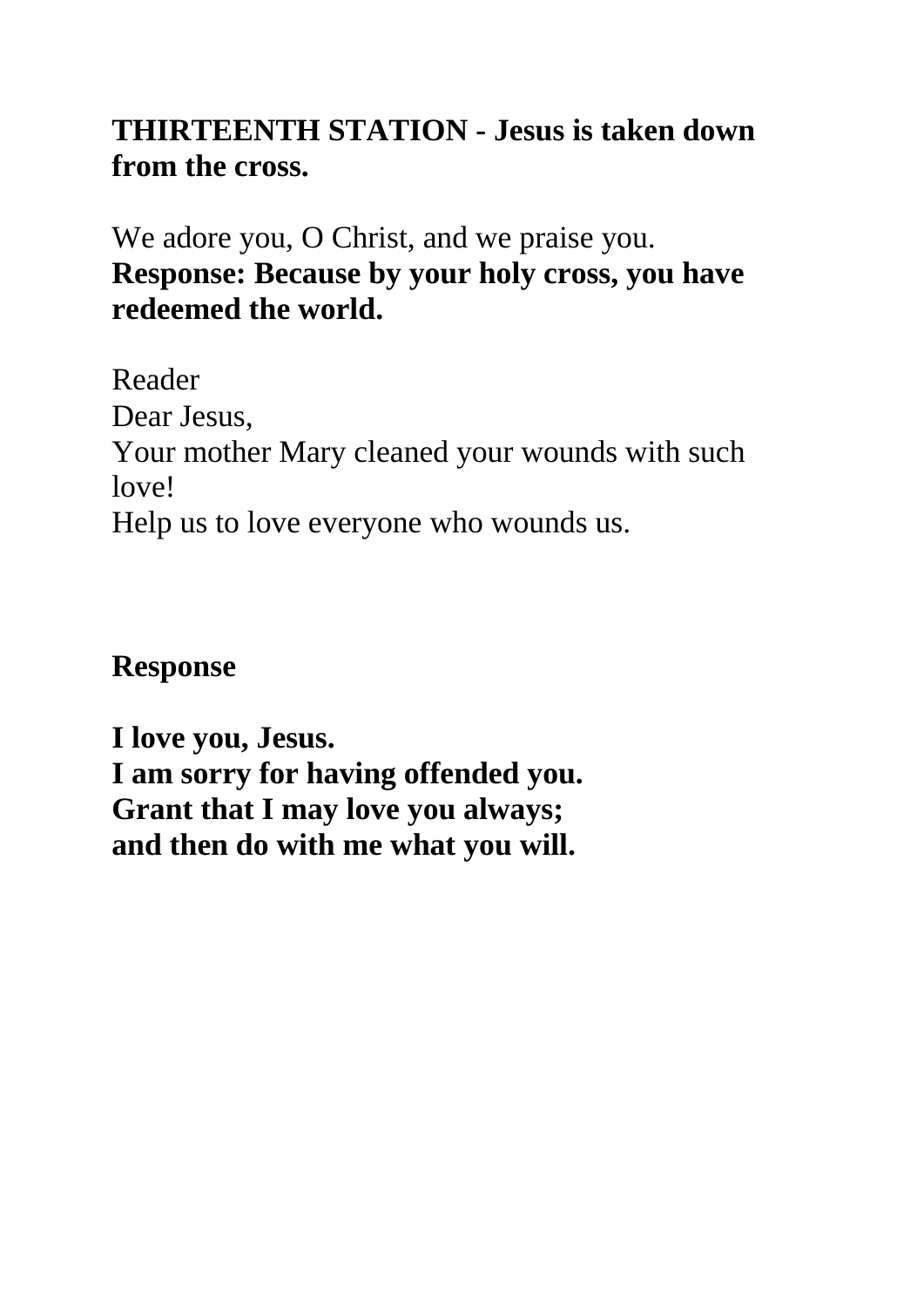# **FOURTEENTH STATION - Jesus is buried.**

# We adore you, O Christ, and we praise you. **Response: Because by your holy cross, you have redeemed the world.**

Reader Dear Jesus, Prepare our hearts for you, Make us your home, And help us to love you more.

### **Response**